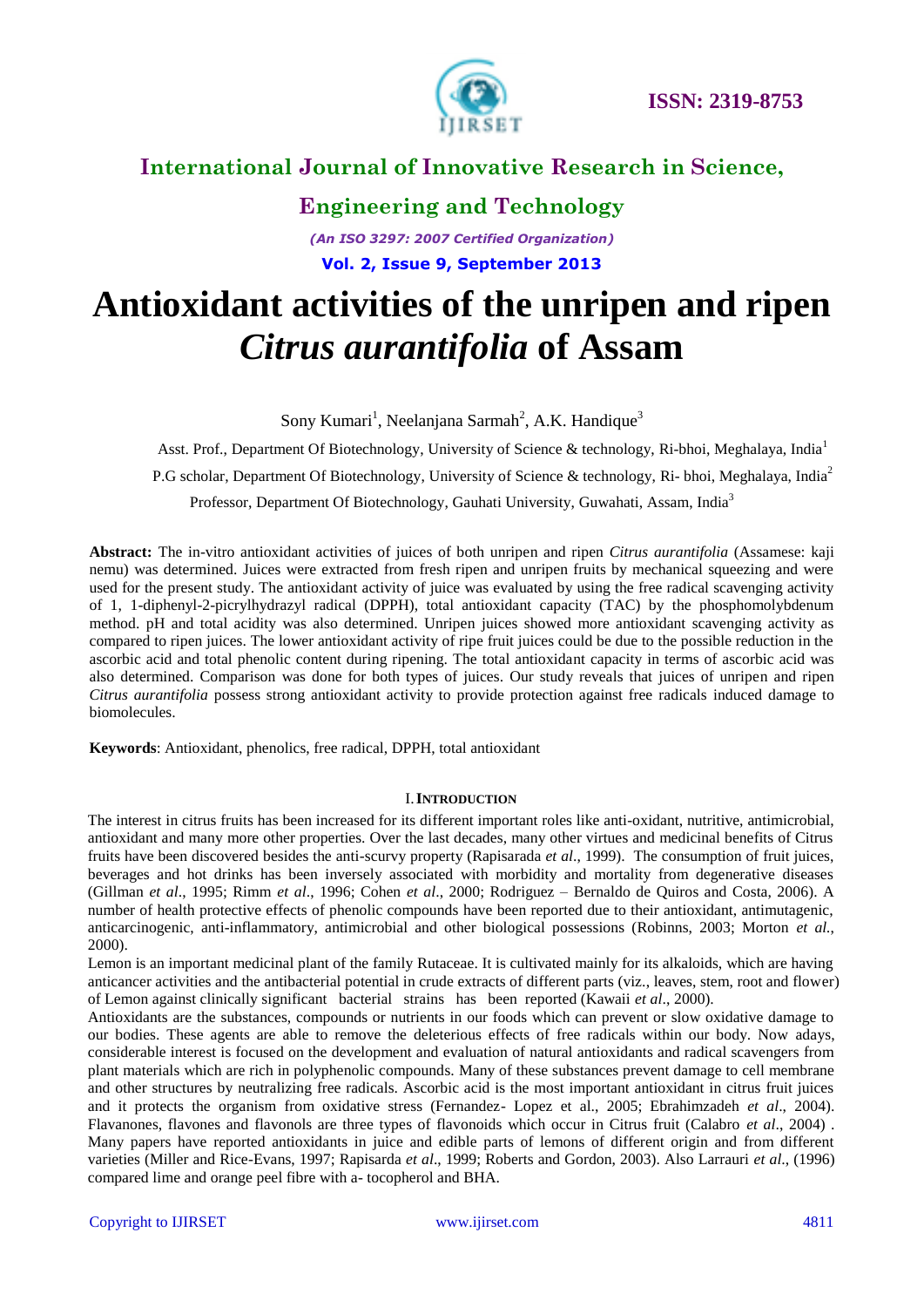

### **Engineering and Technology**

*(An ISO 3297: 2007 Certified Organization)* **Vol. 2, Issue 9, September 2013**

#### II. **MATERIALS AND METHODS**

#### *A. Extraction of Juice*

Fresh unripen and ripen samples of *Citrus aurantifolia* were collected from local market of Guwahati, Assam, India. The fruits were washed thoroughly in water and dried. The peel was removed carefully avoiding any cut or damage to the pulp. The juice was extracted by mechanical squeezing by cutting the fruits in half. The collected juice was filtered through 4 fold muslin cloth, centrifuged at 5000 rpm for 8 mins. Supernatant was collected and used for the present study.

#### *B. Determination of pH*

pH was determined immediately after juice extraction.

#### *C. Determination of total acidity:*

Total acidity of the juice was determined by titration method against sodium hydroxide using phenolphthalein indicator (Khosa *et al*., 2011). Total acidity was determined immediately after extraction of the juices and the result was expressed as mg/mL juice.

#### **Acidity (mg/ mL)** = Normality of the juice x Equivalent weight of citric acid

#### *D. Total antioxidant capacity (TAC) by phosphomolybdate method*

Total antioxidant capacity by phosphomolybdenum assay was determined (Pietro *et al.,* 1999**).** The basic principle is the scavenging ability of fruit juices on the phosphomolybdenum reagent. Different concentration of juices were prepared (from 25µL to 200µL) in distilled water. 4.5 mL phosphomolybdate reagent was added. After incubation at 95°C temperature for 90 minutes, optical density was measured at 695nm and ascorbic acid (0.25mg/mL) was used as standard. Total antioxidant capacity was calculated by the formula-

#### **Total antioxidant capacity**  $(\%) = [(\text{As-Ac})/(\text{Aaa - Ac})] \times 100$

Where, Ac = control absorbance, As = sample absorbance, Aaa = ascorbic acid absorbance. Total antioxidant activity was also determined in terms of ascorbic acid (in mg/mL).

#### *E. Antioxidant activity by DPPH free radical scavenging assay*

The antioxidant activity on the basis of scavenging ability of the fruit juices on the DPPH free radical was determined (Kekuda *et a.l*, 2010). Different concentration of juices were prepared (from 12.5µL to 100µL) in methanol. After incubation at room temperature for 30 min, optical density was measured at 517nm and the scavenging activity was calculated by the formula-

#### **Scavenging activity**  $(\% ) = [(\text{A-B})/\text{A}] \times 100$

Where  $A =$  absorbance of DPPH and  $B =$  absorbance of fruit juice and DPPH combination.

#### **III. RESULT AND DISCUSSION**

#### *A. pH record*

The pH for both the ripen and unripe juices are given in the TABLE 1. It is recorded more in the ripen juice as 2.60 and in unripen it is found to be 2.38.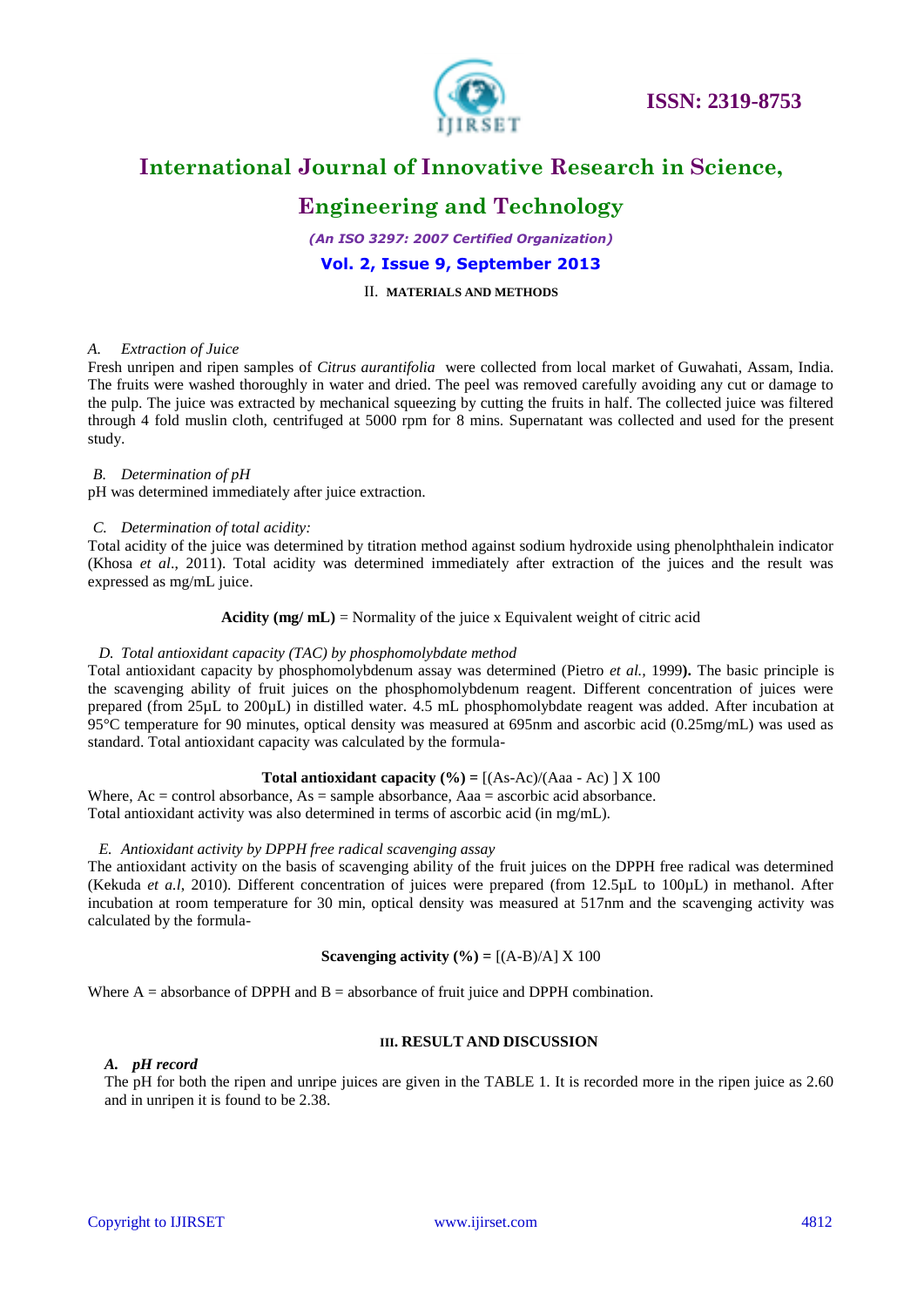

### **Engineering and Technology**

*(An ISO 3297: 2007 Certified Organization)*

#### **Vol. 2, Issue 9, September 2013**

TABLE 1 pH RECORD

| aurantifolia<br>$\ddotsc$ | $-$<br>IJШ |
|---------------------------|------------|
| <b>Unripen</b>            | 2.38       |
| <b>Ripen</b>              | 2.60       |

#### B. *Total acidity content*

Data for the total acidity are given in the Table 2. The juices are acidic and shows strong values in terms of citric acid content. Total acidity in terms of citric acid was found to be 44.61 mg/mL and 48.99 mg/mL for ripen and unripen juices respectively.

#### TABLE 2 TOTAL ACIDITY IN TERMS OF CITRIC ACID (mg/mL)

| aurantifolia<br>ູ | Citric acid<br>mg/mL) |
|-------------------|-----------------------|
| Unripen           | 48.99                 |
| Ripen             | 44.6.                 |

#### C. *Total antioxidant capacity (%)*

The total antioxidant activity is determined as percent activity as well as in terms of ascorbic acid content. Ascorbic acid is used as standard. The total antioxidant capacity (%) is recorded in the TABLE 3.Out of ripen and unripe juices for the present activity determination, unripe juice shows slight more activity than the ripen juice. The unripe juice shows a range of 3.45 to 28.23 % at 25 to 200 µL concentrations respectively. At the same concentration range the value for the ripe juice is found to be 2.08 to 23.56 % respectively. The total antioxidant content in terms of ascorbic acid ( mg/mL ) is also determined which is recorded in the TABLE 4. In terms of ascorbic acid concentration the value is recorded 0.178 and 0.127 mg/mL for unripe and ripen juices respectively.

| TABLE 3                        |  |
|--------------------------------|--|
| TOTAL ANTIOXIDANT CAPACITY (%) |  |

| Juice concentration $(\mu L)$ | Unripen (% activity) | Ripen (% activity) |
|-------------------------------|----------------------|--------------------|
| <i>25.0</i>                   | 3.45                 | 2.08               |
| 50.0                          | 5.66                 | 4.34               |
| 75.0                          | 8.49                 | 6.79               |
| 100.0                         | 11.35                | 9.20               |
| 125.0                         | 15.48                | 12.87              |
| 150.0                         | 19.50                | 15.12              |
| 175.0                         | 24.86                | 19.40              |
| <i>200.0</i>                  | 28.23                | 23.56              |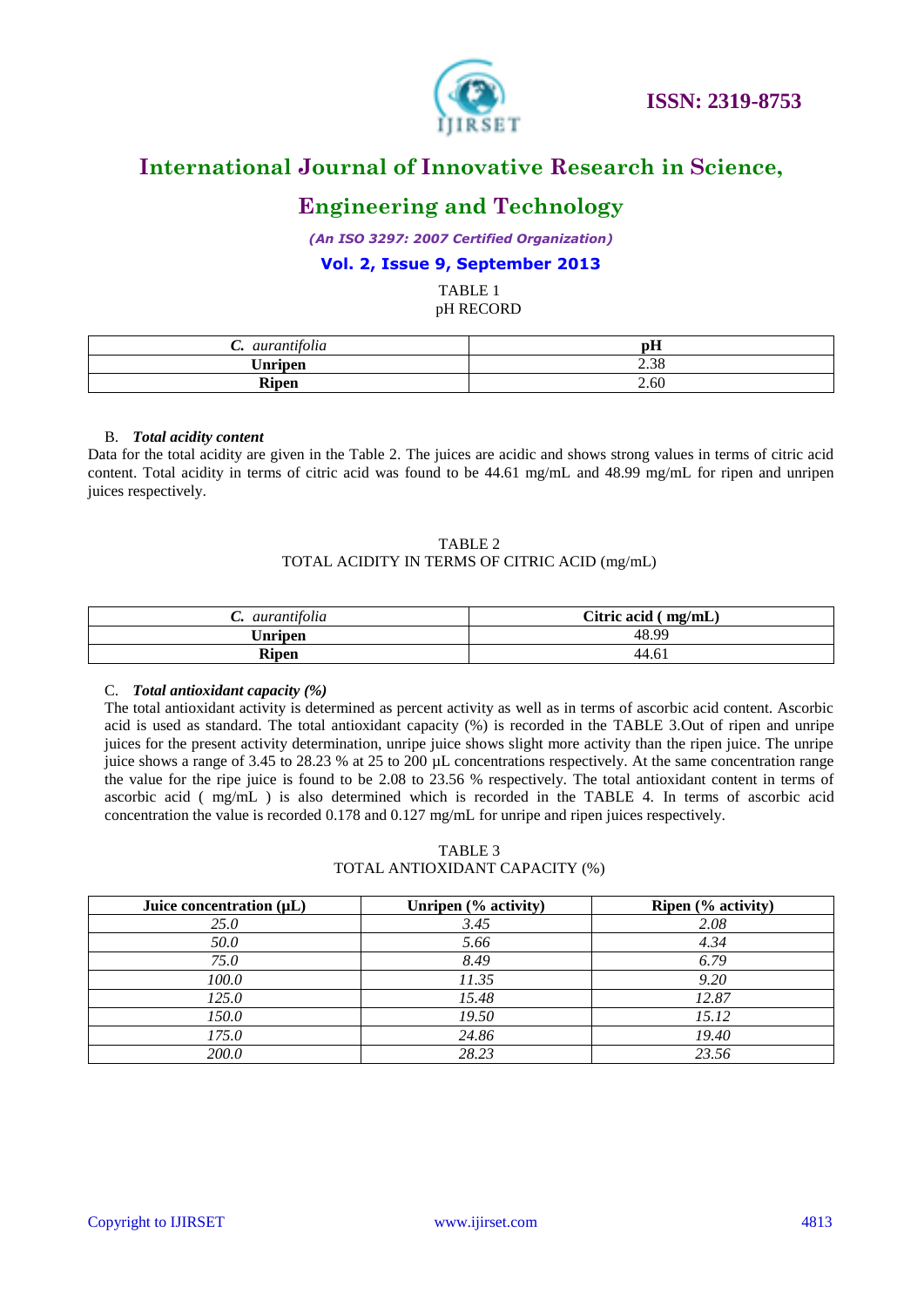

### **Engineering and Technology**

*(An ISO 3297: 2007 Certified Organization)* **Vol. 2, Issue 9, September 2013**



Fig. 1 Total antioxidant activity (%)

The total antioxidant activity is also shown in figure1. This histogram is representing the same value indicated by the TABLE 3. X- axis indicates the concentration of the juices taken for TAC determination and Y- axis is the percent activity at different concentrations. (UR=Unripen, R= Ripen).

#### TABLE 4 TOTAL ANTIOXIDANT CAPACITY IN TERMS OF ASCORBIC ACID (STANDARD)

| $C.$ aurantifolia | TAC in terms of ascorbic acid $\langle$ mg/mL) |  |
|-------------------|------------------------------------------------|--|
| U <b>nripen</b>   | 0.178                                          |  |
| Ripen             | 1 <sub>2</sub>                                 |  |

#### *D. DPPH scavenging activity (%)*

The free radical scavenging (%) activity for both the ripen and unripen juices is recorded in the TABLE 5. The activity is found to be in the range of 46.56 to 96.14 % for unripen juice concentrations 12.5 to 100 µL respectively. The activity (%) for the ripe juice at same concentration range is found to be in the range of 23.87 to 91.20 % respectively.

#### TABLE 5

DPPH FREE RADICAL SCAVENGING ACTIVITY (%)

| Juice concentration $(\mu L)$ | Unripen (% activity) | Ripen (% activity) |
|-------------------------------|----------------------|--------------------|
| 12.5                          | 46.56                | 23.87              |
| 25.0                          | 57.69                | 32.22              |
| 37.5                          | 69.23                | 48.34              |
| 50.0                          | 77.44                | 67.78              |
| 62.5                          | 81.58                | 79.50              |
| 75.0                          | 89.67                | 83.55              |
| 87.5                          | 92.88                | 88.43              |
| 100.0                         | 96.14                | 91.20              |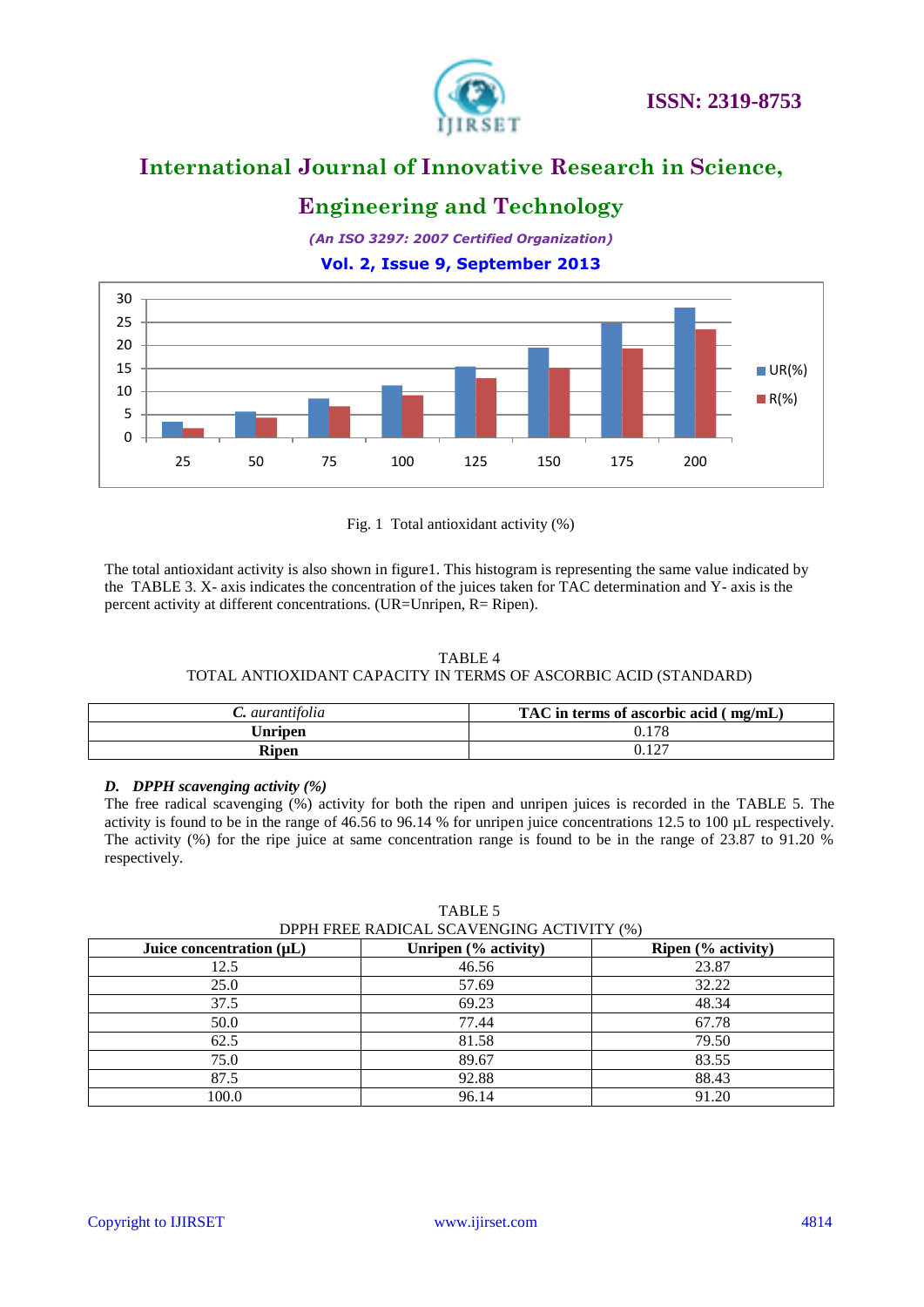

### **Engineering and Technology**

*(An ISO 3297: 2007 Certified Organization)* **Vol. 2, Issue 9, September 2013**



#### Fig. 2 DPPH scavenging activity (%)

Figure 2 represents the scavenging activity of the juices by DPPH. X- axis indicates the concentration of the juices taken for TAC determination and Y- axis is the percent activity at different concentrations. (UN=Unripen, R= Ripen).

#### **IV. CONCLUSION**

The present results have shown that Citrus fruits which are consumed for their nutritional value are also have a great antioxidant activity. Out of total antioxidant and DPPH scavenging activity, it has been recorded lemon shows a high scavenging activity against DPPH. Ripen juices shows 91.02 % and unripe shows 96.14% at 100 µL concentration of the juices. But TAC juices shows only 28.23% for the unripen and 23.56 % for ripen juice at 200 µL of the juices. Total antioxidant in terms of ascorbic acid is recorded as 0.178 mg/mL for unripen and 0.127 mg/mL for ripen juices. The pH for both the ripen is 2.60 and in unripe it is found to be 2.38. This indicates that unripe fruit is more acidic than the ripen fruit. Acidity in terms of citric acid content is found more in the unripen juice as 48.99 (mg/mL) and less in ripen juice as 44.61 mg/mL.

#### **V. ACKNOWLEDGMENT**

The authors express their profound gratitude for the assistance they received from management for facilitating the use of USTM laboratory.

#### **REFERENCES**

- [1] Rapisararda, P. T., Antonio, I. C., Rossella, B., Prancesco, O. P., Annaand, S., Antonella, "Antioxidant effectiveness as influencedby phenolic content of fresh orange juice", J. Agric. Food Chern, Vol.47, pp.4718-4723, 1999.
- [2] Gillman, M. W., Cupples, L. A., Gagnon, D., Posner, B. M., Ellison, R. C., Castelli, W. P., Wolf, P.A., "Protective effect of fruits and vegetables on development of stroke in men.", Journal of the Medical Association, Vol.273, pp.1113 – 1117, 1995.
- [3] Rimm, E. B., Aschiero, A., Giovannucci, E., Spiegelman, D., Stamper, M. J., Willett, W.C., "Vegetable, fruits and cereal fiber intake and risk of coronary heart diseases among men", Journal of the American Medical Association, Vol.275, pp. 447 – 451, 1996.
- [4] Cohen, J. H., Kristal, A. R., Stanford, J. L., "Fruits and vegetable intakes and prostate cancer risk", Journal of the National Cancer Institite, Vol.92, pp.61 – 68, 2000.
- [5] Rodriguez Bernaldo de Quiros, A. and Costa, H. S., "Analysis of carotenoids in vegetable and plasma samples: A review", Journal of Food Composition and Analysis, Vol.19, pp.111, 2006.
- [6] Robinns, R. J., J., Agric. Food Chem., Vol.51, pp.2866-2887, 2003.
- [7] Morton, L. W., Caccetta, R. A. A., Puddey, I. B. and Croft, K. D., "Clin. Exp. Pharmaco.", Physi., Vol. 27, pp.152-159, 2000.
- [8] Kawaii, S., Yasuhiko, T., Eriko, K., Kazunori, O., Masamichi, Y., Meisaku, K., ChihiroIto and Hiroshi, F., "Quantitative study of flavonoids in leaves of Citrus plants", J. Agric. Food Chem., Vol.48, pp.3865-3871, 2000.
- [9] Fernandez-Lopez, J., Zhi, N., Aleson-Carbonell, L., Perez- Alvarez, J. A. and Kuri, V., "Antioxidant and antibacterial activities of natural extracts: application in beef meatballs", Meat Sci., Vol.69, pp. 371-380, 2005.
- [10] Ebrahimzadeh, M. A., Hosseinimehr, S. J. and Gayekhloo, M. R., " Measuring and comparison of vitamin C content in citrus fruits: introduction of native variety", Chemistry: An Indian Journal, Vol. 1(9):pp. 650-652, 2004.